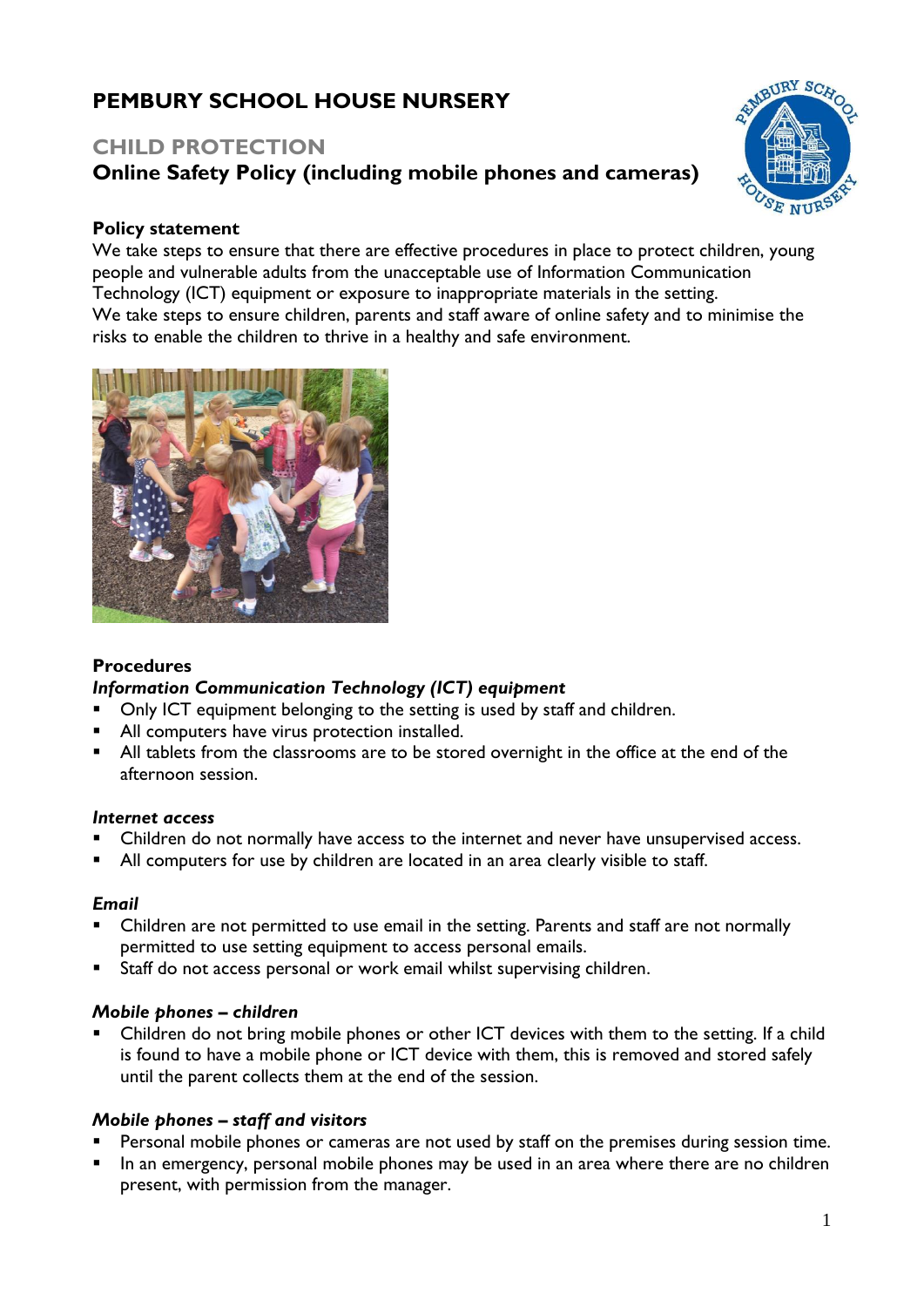- Staff and volunteers ensure that the setting telephone number is known to family and other people who may need to contact them in an emergency.
- **EXP** If members of staff or volunteers take their mobile phones on outings, for use in case of an emergency, they must not make or receive personal calls, or take photographs of children.
- **EXECT** Parents and visitors are requested not to use their mobile phones whilst on the premises, and they will be locked away in a secure place for the duration of the visit.

## *Cameras and videos*

- Staff and volunteers must not bring their personal cameras or video recording equipment into the setting.
- **EXPEDENT Photographs and recordings of children are only taken for valid reasons i.e. to record their** learning and development, or for displays within the setting, with written permission received by parents (see the Registration form). Such use is monitored by the manager.
- Where parents request permission to photograph or record their own children at special events, general permission is gained from all parents for their children to be included. Parents are advised that they do not have a right to photograph anyone else's child or to upload photos of anyone else's children.
- **E** If photographs of children are used for publicity purposes, parental consent must be given and safeguarding risks minimised.

## *Social media*

- Staff are advised to manage their personal security settings to ensure that their information is only available to people they choose to share information with.
- Staff should not accept service users, children and parents as friends due to it being a breach of expected professional conduct.
- **•** In the event that staff name the organisation or workplace in any social media they do so in a way that is not detrimental to the organisation or its service users.
- Staff observe confidentiality and refrain from discussing any issues relating to work.
- Staff should not share information they would not want children, parents or colleagues to view.
- Staff should report any concerns or breaches to the manager in their setting.
- Staff avoid personal communication, including on social networking sites, with the children and parents with whom they act in a professional capacity. If a practitioner and family are friendly prior to the child coming into the setting, this information is shared with the manager prior to a child attending and an agreement in relation to boundaries is agreed.

## *Use and/or distribution of inappropriate images*

- Staff are aware that it is an offence to distribute indecent images. In the event of a concern that a colleague or other person is behaving inappropriately, the Safeguarding Children and Child Protection policy, in relation to allegations against staff and/or responding to suspicions of abuse, is followed
- Staff are aware that grooming children and young people on line is an offence in its own right and concerns about a colleague's or others' behaviour are reported (as above).

## **Further guidance**

- **EXEC 25 INSPCC and CEOP** Keeping Children Safe Online training: [www.nspcc.org.uk/what-you-can](http://www.nspcc.org.uk/what-you-can-do/get-expert-training/keeping-children-safe-online-course/)[do/get-expert-training/keeping-children-safe-online-course/](http://www.nspcc.org.uk/what-you-can-do/get-expert-training/keeping-children-safe-online-course/)
- Safeguarding Vulnerable Group At 2006
- Data Protection Act 2018